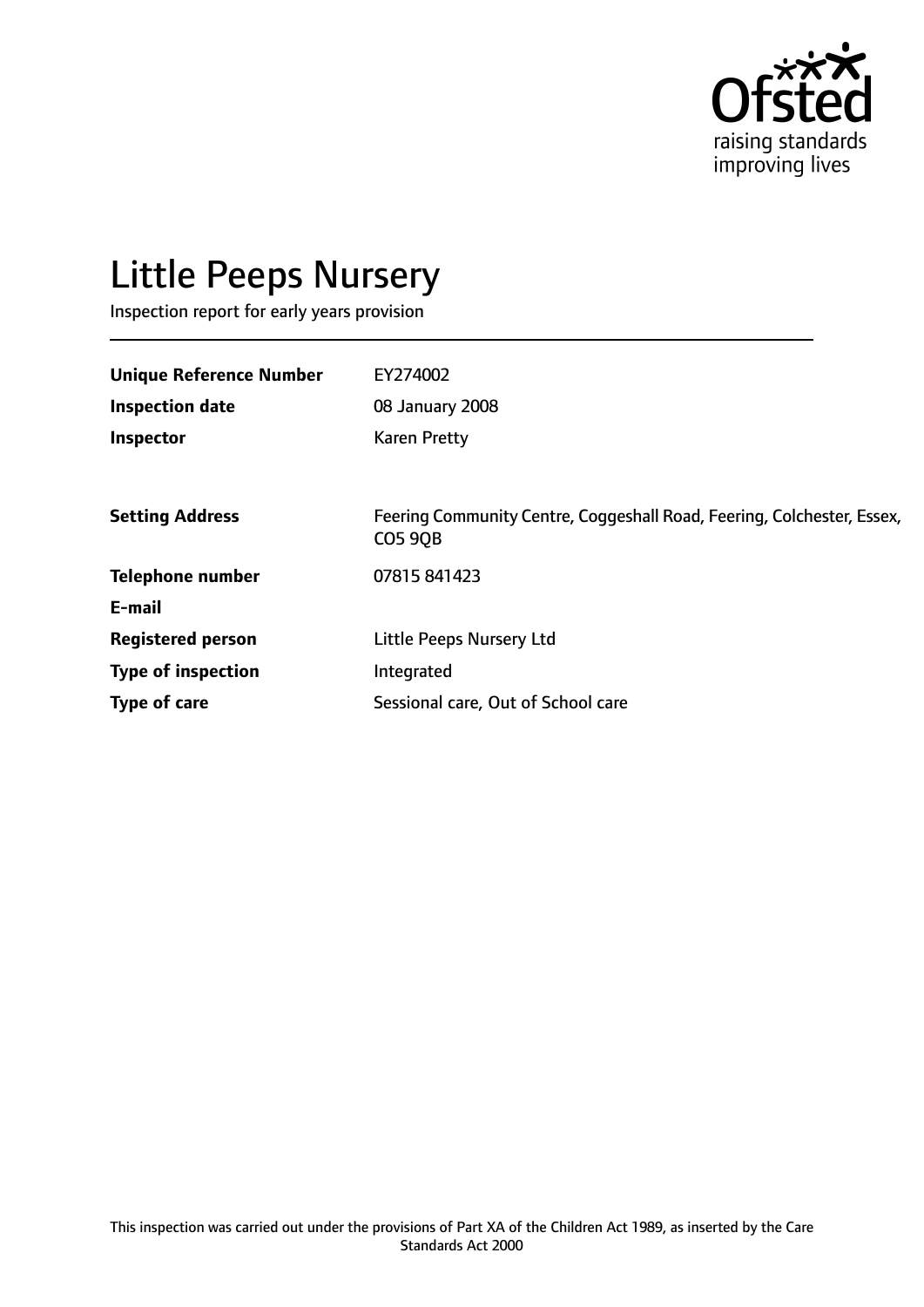#### **ABOUT THIS INSPECTION**

The purpose of this inspection is to assure government, parents and the public of the quality of childcare and, if applicable, of nursery education. The inspection was carried out under Part XA Children Act 1989 as introduced by the Care Standards Act 2000 and, where nursery education is provided, under Schedule 26 of the School Standards and Framework Act 1998.

This report details the main strengths and any areas for improvement identified during the inspection. The judgements included in the report are made in relation to the outcomes for children set out in the Children Act 2004; the National Standards for under 8s day care and childminding; and, where nursery education is provided, the *Curriculum guidance for the foundation stage.*

The report includes information on any complaints about the childcare provision which Ofsted has received since the last inspection or registration or 1 April 2004 whichever is the later.

## **The key inspection judgements and what they mean**

*Outstanding: this aspect of the provision is of exceptionally high quality Good: this aspect of the provision is strong Satisfactory: this aspect of the provision is sound Inadequate: this aspect of the provision is not good enough*

For more information about early years inspections, please see the booklet *Are you ready for your inspection?* which is available from Ofsted's website: *www.ofsted.gov.uk.*

## **THE QUALITY AND STANDARDS OF THE CARE AND NURSERY EDUCATION**

On the basis of the evidence collected on this inspection:

The quality and standards of the care are good. The registered person meets the National Standards for under 8s day care and childminding.

The quality and standards of the nursery education are good.

## **WHAT SORT OF SETTING IS IT?**

Little Peeps Nursery opened in 2004. It is situated in the village of Feering, near Colchester. The nursery operates from two rooms within a community centre which also includes kitchen, cloakrooms and storage facilities. A maximum of 38 children may attend the nursery at any one time. The nursery is open Monday, Tuesday, Thursday and Friday from 09:00 to 12:00 and 12:30 to 15:00 during the school term. Out of school care is occasionally offered from 10:00 to 15:00 during school holidays. All children share access to a secure enclosed outdoor play area.

There are currently 37 children aged from two to under five years on roll. Of these, 26 children receive funding for early education. Children come from a wide catchment area.

The nursery employs eight members of staff. All hold appropriate early years qualifications. The nursery receives support from the local authority is a member of the Pre-School Learning Alliance.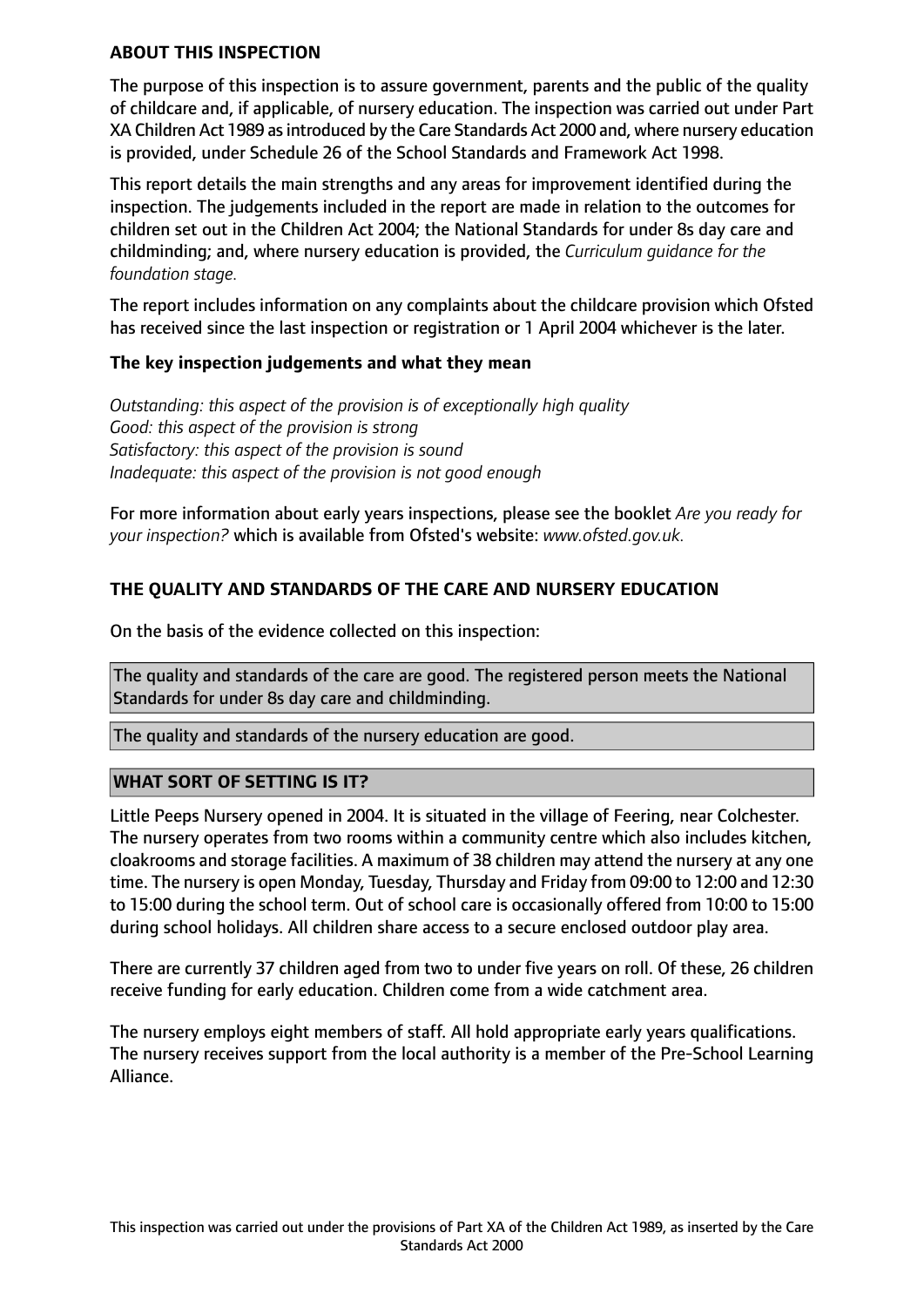#### **Helping children to be healthy**

The provision is good.

Children's health is well promoted because staff follow effective and consistent procedures such as cleaning tables with antibacterial spray before and after serving food and encouraging children to wipe their own noses with the tissues provided. Children learn the importance of good health and hygiene practices through the daily routine. Children confidently take responsibility for their own personal hygiene as they understand the need to wash their hands before snack time and after using the toilet. Children are protected well from cross-infection as the nursery has a clear exclusion policy and guidance on communicable diseases. Children receive very good care if they are ill or have an accident because the setting has correct and appropriate procedures in place. Written consents are provided by parents and accidents and medication requirements are clearly recorded. All staff have current first aid training which is regularly updated. A well-stocked first aid kit is readily available, however, most of the contents are out of date, which indicates they have not been reviewed and replaced to ensure children's health is promoted in a medical emergency.

Children's health and dietary requirements are well met because staff work well with parents. Individual dietary requirements are carefully recorded in written agreements and an overview list is provided for quick reference. Food is prepared carefully by staff who adhere to guidelines from food hygiene training. A rolling snack bar is provided for the children to independently access which allows them to eat at their own pace, when they want to. Children enjoyed fresh pieces of apple and banana which they prepared themselves with special child-friendly knives. The nursery has received a 'Snack Attack' award for their commitment to providing healthy and nutritious snacks. The children enjoy this social snack where staff sit with children and encourage their good table manners and conversation. Drinking water is freely available for children to independently access. This ensures they remain well hydrated throughout the session.

All children have daily access to the enclosed school playground for part of the session. During warmer weather they can access the large grassed field area or use the hard surface backing onto the play room. The children enjoy a broad range of activities, including hula hoops and nets with large and small balls to throw or roll. They enjoy practising their climbing and balancing skills on the large, soft filled tyres, encouraging them to move in different ways and maintain a healthy lifestyle. A member of staff cleverly linked a picture within the story of a sweating animal digging a hole to reinforce the effects of exercise on the body. A quiet area is available with cushions and books if children need to rest and relax in comfort.

## **Protecting children from harm or neglect and helping them stay safe**

The provision is good.

Children are cared for in spacious and welcoming environment. There are two main rooms within the community centre used by the children. These spaces have been well organised to provide a very good range of play and learning opportunities for children of all ages. The staff team works hard to set up and clear away the equipment daily, as the centre is used by other groups. This gives staff a regular opportunity to check equipment is well maintained and clean. Children have access to many resources that are stored in open, low-level units which promotes independent access and gives choice. Toys are stimulating and fun and provide children with challenge. Regular risk assessments are carried out in all areas of the large building to ensure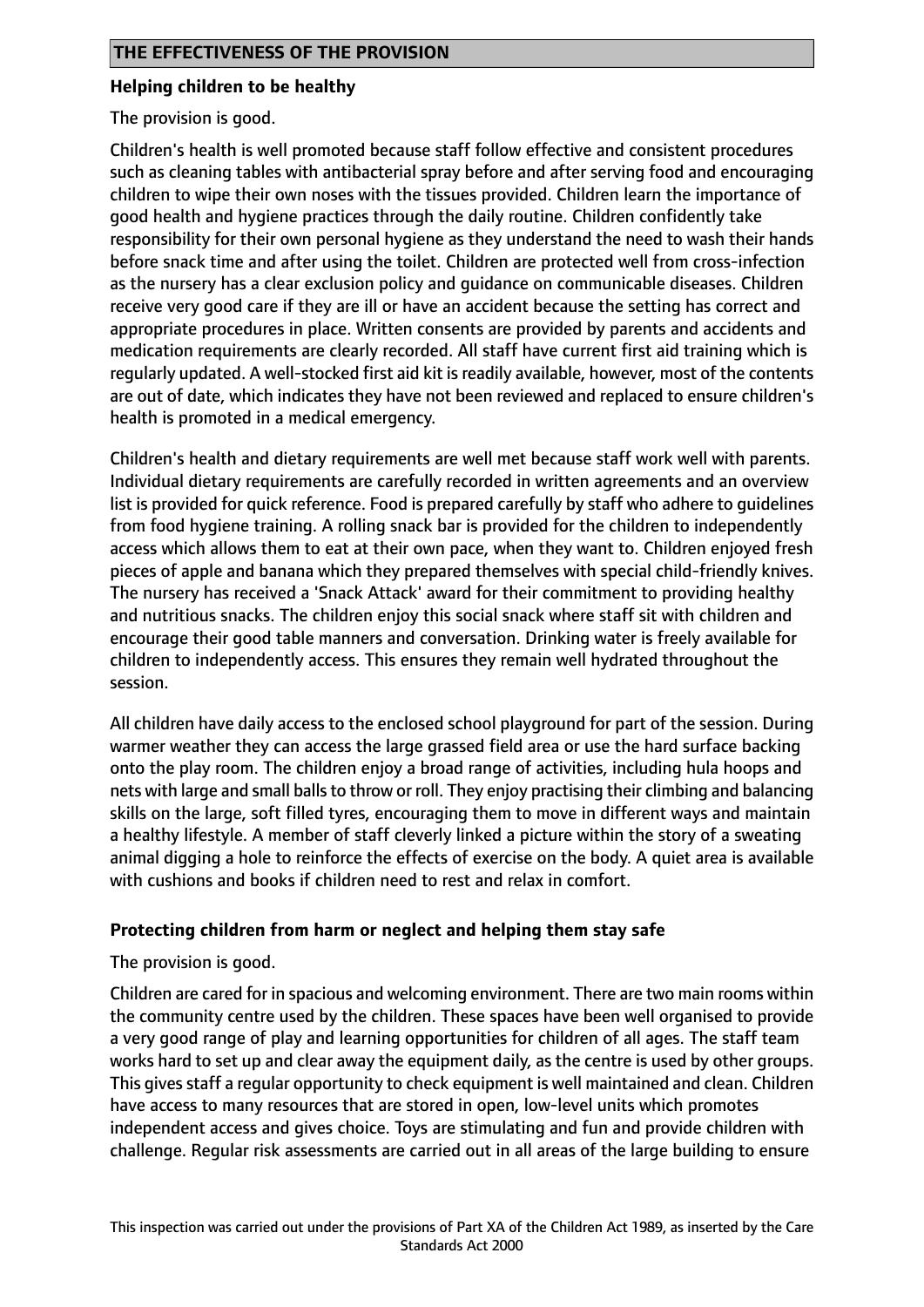that children are safe. These are clearly documented and readily available to staff on a daily basis. There are safe systems in place for the arrival and collection of children and access to the provision is closely monitored by vigilant staff. All visitors are required to sign in. Children are protected from the danger of fire by regular fire drills that are clearly recorded.

Children are well protected from potential harm because staff are vigilant and have a good understanding of their role in the protection of children. The child protection coordinator ensures that procedures are up to date and staff have attended safeguarding training. A clear policy sets out guidelines for concerns and local contact numbers are displayed for parents, carers and staff in the event of a concern about a child.

## **Helping children achieve well and enjoy what they do**

# The provision is good.

Children are very happy and well settled, they are warmly welcomed by staff and confidently find their name and place it in the box before accessing the appealing activities and resources provided. Any children who require extra support are well supported by their key person, who is able to quickly acknowledge their needs by offering the right level of support and suggesting activities that they know will interest them. Children enjoy the familiar routines such as finding carpet squares to sit on and chat as a group about their weekends and the exciting opportunities offered during the session. Staff ensure children are offered a broad range of activities and use their good knowledge of child development to engage, stimulate and challenge their individual learning needs. Children enjoyed working together on a large floor puzzle with staff who offered open-ended questions to enable them to problem solve and complete it independently. Children are very resourceful and enjoy carrying out simple tasks appropriate to their stage of development such as putting on aprons, pouring drinks and cutting up their own fruit at snack time.

Children are making positive relationships with each other, they link up to slide trains along the floor to each other and enjoy re-living their life experiences in the well-resourced home corner. Younger children have their needs well met as staff incorporate all aspects of 'Birth to three matters framework' in their practice. They place a strong emphasis on sensory and messy play yet offer cosy areas and pop up tents for children to rest and retreat. Children benefit from the one to one times where they share stories with their key person, this provides all children with a familiar and trusted adult. Valuable observations are made and recorded in each child's developmental profile, these are well used to identify individual starting points within the Foundation Stage.

# Nursery Education

The quality of teaching and learning is good. Staff have a good knowledge of the Foundation Stage and how children learn. Good use of time provides a balance of adult-focused and child-initiated activities. Resources are laid out attractively and look appealing and inviting which encourages children to take part. The session is well paced and provides a good learning environment where children have time to complete activities at their own pace. Staff are directly involved with children working in small groups and with individuals. They make the most of opportunities to extend activities and challenge children during activities they have chosen. This ensures that children are motivated and interested and they respond well to open-ended questions asked by skilled staff. Staff support children's creative play well, providing sensitive intervention when requested and extending children's learning and play. Staff all contribute to the planning which is linked to the stepping stones and provides a balance of activities across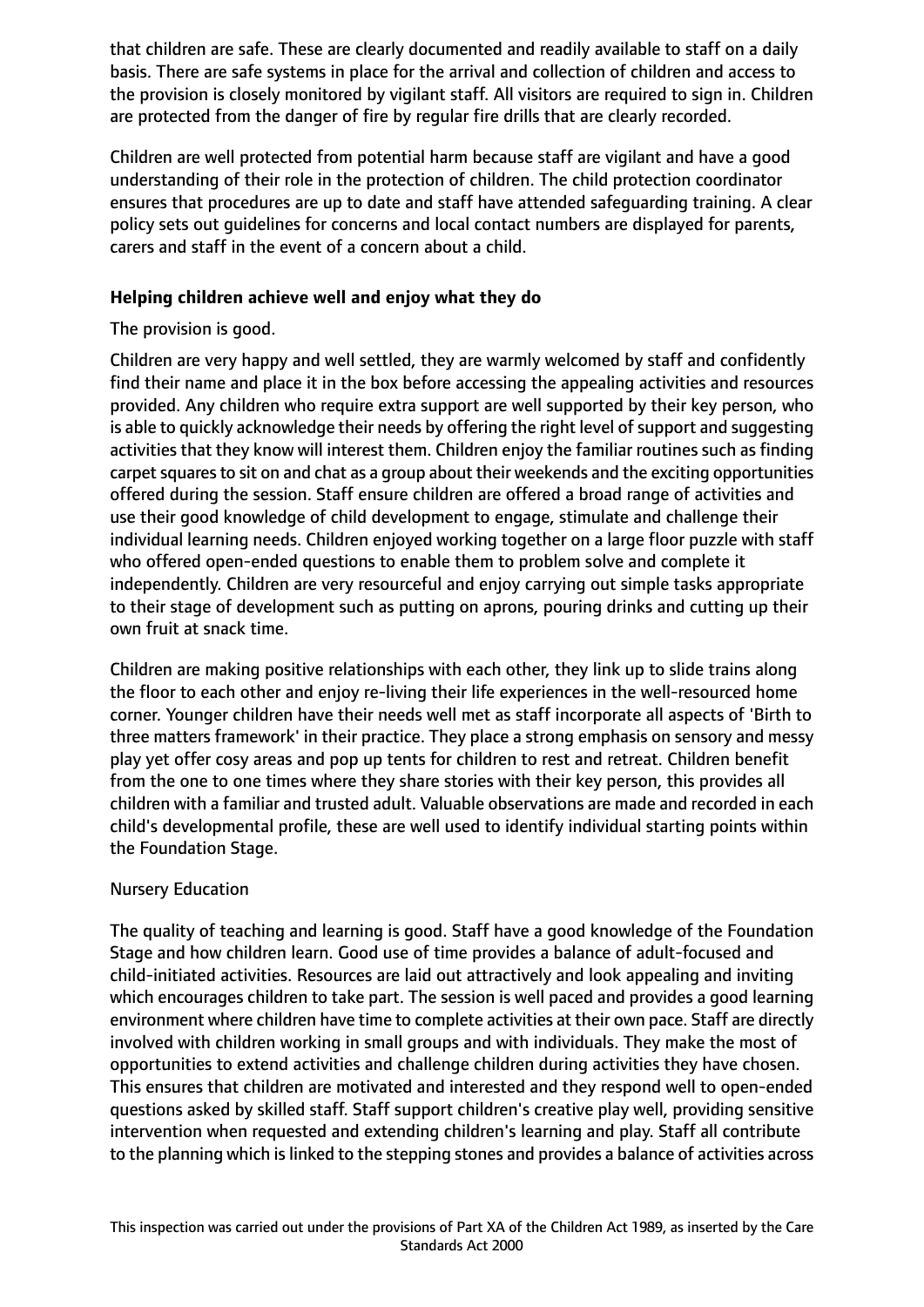all areas of learning. Focused activity sheets outline clear learning intentions, however, these are not effectively evaluated to identify if the intended learning was achieved. Staff observe children carefully to inform the records of children's achievements. These regular assessments of children's learning show that children are making good progress toward the early learning goals. However, they do not identify next steps nor are they used to inform future planning.

Children settle well and quickly find their friends who they are clearly pleased to see. They play harmoniously in small groups as they recreate roles and experiences in the home corner. Children know right from wrong and have a good understanding of the behavioural expectations of the nursery. They are becoming increasingly independent and confident as they develop many self-care skills. Children have formed warm and secure relationships with staff. They share stories and one-to-one time as they enjoy looking at the good range books in the comfortable book corner. Children self-register as they arrive linking letters to sounds as they find their names. They have many opportunities to develop their early writing skills through a wide range of resources and are making good progress.

Children show awareness of number and more or less when taking part in outdoor activities. For example, they count balls as they throw them into nets and through hoops. This is supported well by staff who quickly challenge children to count on. Children can confidently complete puzzles sorting pieces by shape. Number songs, rhymes and stories enable children to grow increasingly confident with their number skills. Children learn about capacity as they pour rice, lentils and split peas to and from a variety of measuring jugs and bowls in the tray. Children have opportunities to explore through messy play experiences where they can compare differences and textures as they print with different fruits which is well linked to their food topic. They learn about how foods grow and where they come from which gives them an understanding of the wider world. Children have opportunities to operate the computer and a range of other programmable toys.

Children roll and manipulate dough with care, making specific shapes using a good range of tools. They use sponges and paint and show good hand to eye coordination as they decorate fruit shapes. Children negotiate space well as they run around outside and show respect for each others' space as they play together on the large tyres. Wooden sizing tasks further develop their physical skills and accuracy. Action songs are used to encourage children to make intended movements with their bodies as they peel, bend and shake like a banana. There are many opportunities for children's creative play through planned resources that are appealing and tactile and they freely use the easel to develop their creativity. Dressing up, role play and 'Small worlds' all give children opportunities to recreate roles and experiences. They readily engage in imaginary play where staff are on hand to support and enhance their play as required.

## **Helping children make a positive contribution**

The provision is good.

All children are treated with equal concern which helps them feel valued. They are encouraged to discusstheir home lives and staff are keen to get information from parents during settling-in sessions; this helps them feel accepted and part of the community. Pre-starting visits are designed to help settle new children and share routines with parents. Staff proactively seek a good range of information from the questionnaires provided. This ensures that children's individual needs are met and respected. All children are included and their differences acknowledged. Staff take time to explain to children about different traditions and festivals such as Christmas. Children are very keen to help one another, they cooperate very well in small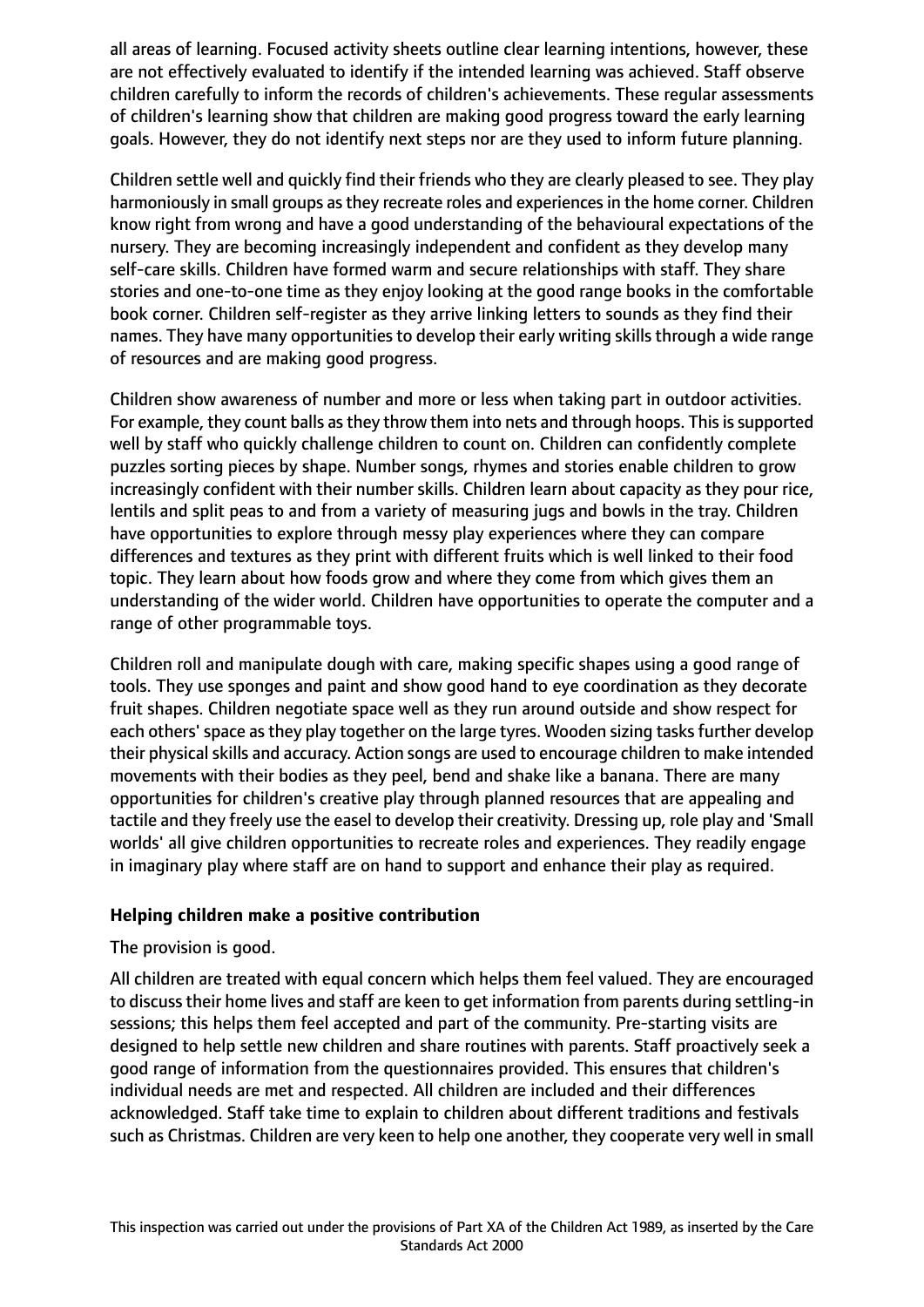groups as they sweep up a mess on the floor. They play harmoniously in different sized groups throughout the session. Children's spiritual, moral, social and cultural development is fostered.

The setting has a very positive approach to supporting children with learning difficulties and/or disabilities. They have a designated responsible person who has attended relevant training and has lots of experience supporting children with leaning difficulties and/or disabilities. This enables them to meet individual needs well complying with the required code of practice. Creative resources such as picture timelines and activity books which detail the whole routine through photographic pictures help support children with additional needs and allow them to communicate their ideas. This proactive and inclusive approach from staff in the setting ensures that equality of opportunity is promoted for all children.

Staff have clear and agreed procedures outlining how to respond to children's behaviour. Classroom courtesies are displayed on the wall in picture form and are simple and understandable for children. These expectations are shared very well with children through reinforcement and a consistent approach from staff. Staff warmly praise children for tidying up and following instructions, noting their efforts. Strategies include positive explanations and allow children to understand and adapt their behaviour accordingly. Any occasional incidents are shared with parents in private at the end of the session.

The partnership with parents and carers of children receiving nursery education is good. Parents are warmly welcomed and provided with a welcome pack containing good information about key policies. Regular newsletters update parents on changes to staffing or routines and inform them of forthcoming events. Staff actively share information with parents regarding their children's progress at the end of the session. Written contracts ensure that children are looked after in accordance with their parents' wishes. Consequently, parents are supportive, actively involved with the group and speak highly of the staff's good practice. An informative notice board gives parents a good overview of topics and events in order that they can understand their children's learning. Developmental records are provided and shared as part of each child's transition and contain a good range of information regarding their child's learning. However, there is currently no system in place to encourage parents to access these more regularly or make ongoing contributions to these records.

## **Organisation**

The organisation is good.

The nursery is well organised to provide a welcoming and child-friendly environment. Good staff deployment and effective adult to child ratios positively contribute to children's good health, safety, enjoyment, achievement and ability to take an active part in the nursery. Staff work well together as a successful team, they have a high regard for the well-being of all children and follow clear routines to which the children respond well. The good organisation of time, space and resources positively supports children's care, learning and play.

Operational policies and procedures are regularly reviewed and updated to support the successful running of the provision. Robust recruitment and vetting procedures are in place to ensure children are protected and cared for by experienced staff with a very good knowledge and understanding of child development.

The leadership and management of nursery education is good. The management team and staff form a dedicated team who are committed to providing high quality care and nursery education. Job descriptions and induction procedures ensure staff are aware of their roles and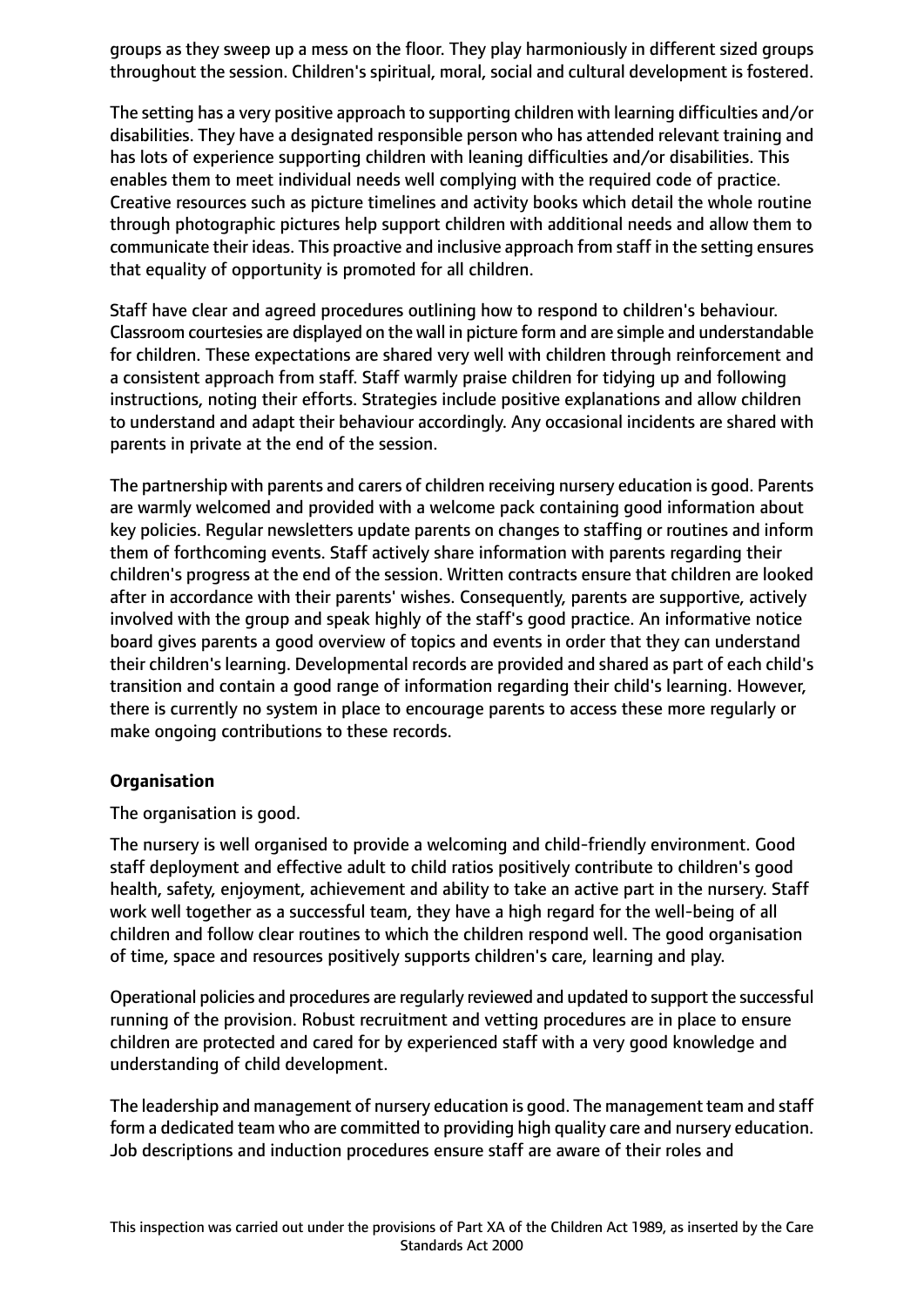responsibilities and work together as a successful team. Staff appraisals and training plans reflect the provision's commitment to ongoing professional development to ensure that children are cared for by knowledgeable and qualified staff. Regular meetings and evaluations of activities enable staff to review and evaluate the curriculum and identify areas for improvement. Staff work closely with and value the support of other professionalsto monitor and evaluate provision of nursery education. Good links with the school reception teacher eases children's transition into school and supports their progress towards the early learning goals.

Overall children's needs are met.

## **Improvements since the last inspection**

At the last inspection of care, the nursery was given one recommendation, ensure consent forms are in place for seeking emergency medical advice or treatment. Consents are sought from parents at the time of registration when they complete all the registration paperwork, they are in place for all children attending. Consequently, children's health is now effectively promoted.

## **Complaints since the last inspection**

Since the last inspection there have been no complaints made to Ofsted that required the provider or Ofsted to take any action in order to meet the National Standards.

The provider is required to keep a record of complaints made by parents, which they can see on request. The complaints record may contain complaints other than those made to Ofsted.

# **THE QUALITY AND STANDARDS OF THE CARE AND NURSERY EDUCATION**

On the basis of the evidence collected on this inspection:

The quality and standards of the care are good. The registered person meets the National Standards for under 8s day care and childminding.

The quality and standards of the nursery education are good.

## **WHAT MUST BE DONE TO SECURE FUTURE IMPROVEMENT?**

## **The quality and standards of the care**

To improve the quality and standards of care further the registered person should take account of the following recommendation(s):

•ensure the contents of the first aid box are checked and replaced as necessary.

# **The quality and standards of the nursery education**

To improve the quality and standards of nursery education further the registered person should take account of the following recommendation(s):

- develop further the evaluation of plans to effectively identify if the intended learning was achieved
- •continue to develop the assessment and evaluation of children's progress to identify next steps in their learning and to inform future planning